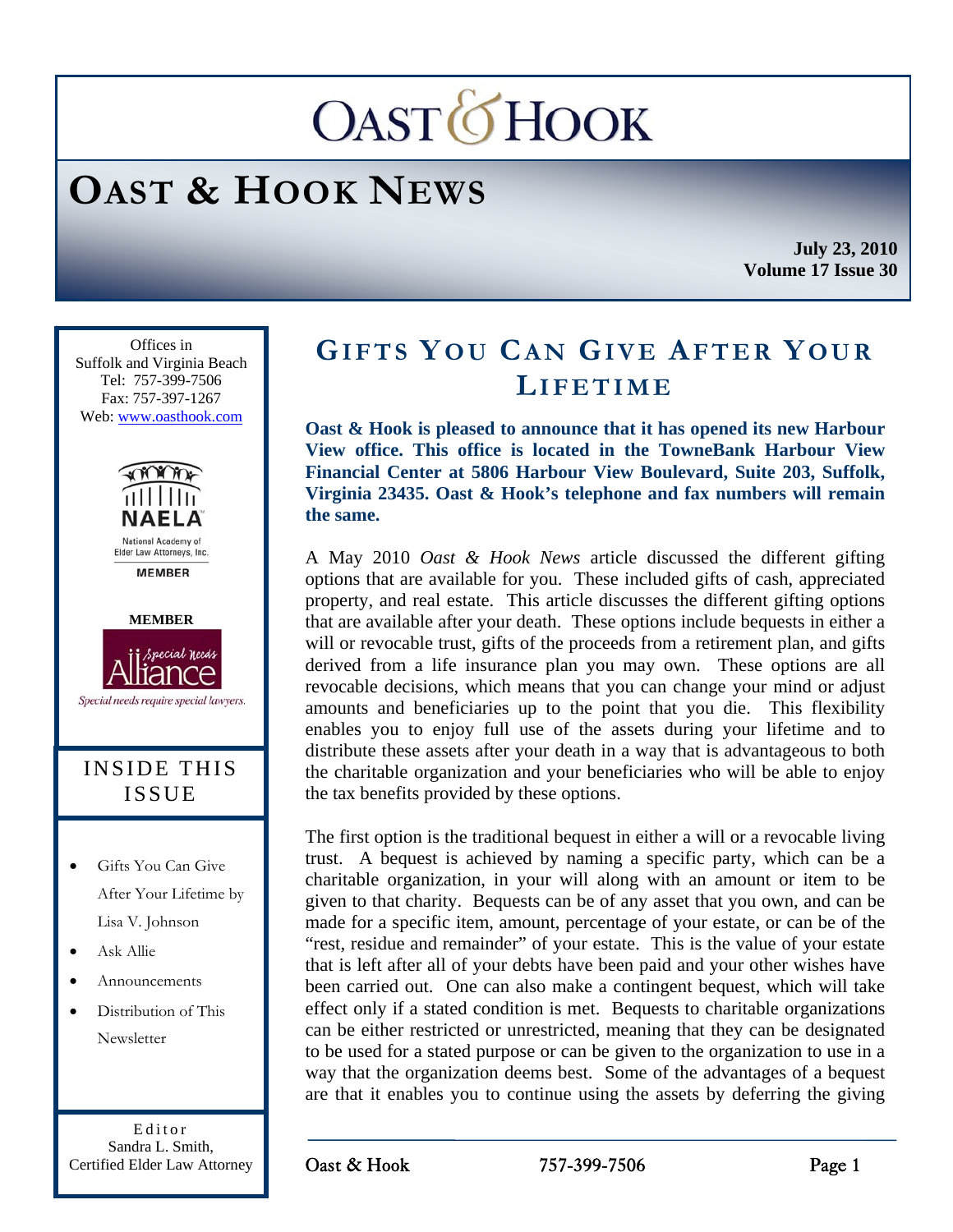until after your death, it allows you to make sure that an organization whose cause you care about continues to receive money after you are gone, and the fact that charitable donations are exempt from estate tax. This is an important decision and you should think carefully about what you want given to whom. After considering the issue, it is important that you talk to an attorney who can prepare or amend your will or trust so that your precise wishes will be carried out.

The second charitable giving option available after your lifetime is to designate a charity as the beneficiary of a retirement plan such as an IRA or a 401(k). An important consideration when deciding who should receive the balance of your retirement account after your death is how retirement plans are taxed. Qualified retirement plans are those that receive favorable income tax treatment during an employee's lifetime. No income tax is due on the funds as contributed, and no income tax is due on the earnings and appreciation while in the plan – you pay taxes only on the funds as you receive them. Usually, the undistributed balance of qualified retirement plans is included in your estate for estate tax purposes; however, since the funds in retirement accounts usually represent deferred compensation that has not been subject to income tax, giving the accounts to individual heirs also exposes the balance to income taxes. Therefore, leaving these funds to an individual could result in double taxation at rates that can be up to 65% of the amount left in the plan. Naming a charitable organization as a beneficiary of a retirement plan, however, allows all of the funds to pass to the organization free of estate and income tax; and also generates an estate tax charitable deduction that can be applied by your heirs to the remainder of your estate, allowing them to receive more of the other assets available in the estate. There are many other considerations that should be taken into account in order to maximize the tax benefit to your heirs and estate, so it is important that you consult with a professional before pursuing this option.

The third charitable giving option available is to make a gift of a life insurance policy that might no longer be needed to fulfill the purpose for which it was originally purchased. This is an easy way to make a generous gift with little cost to you, and it can be done either with life insurance policies that are paid up or for ones that on which you are still paying premiums. For example, if the life insurance was originally purchased to make sure your children had money for college, but your children have already finished college, then this can make a generous gift for a charity. Two different options for gifting life insurance are either to name the organization the owner of the policy or to name the organization a beneficiary of the policy. If you chose to name the organization the owner of the policy, then you are relieved from paying any remaining premiums on the policy and allow the organization to surrender the policy to receive the cash value now. Assigning ownership provides you with an income tax deduction now for the fair market value of the policy and removes the proceeds from your estate thereby reducing estate taxes. You could instead choose to name the organization as a beneficiary of your insurance plan. Doing this creates an estate tax deduction for the insurance proceeds. You can also name the organization as a contingent beneficiary of the policy to make sure that your beneficiaries' needs are provided for first.

Life insurance is a versatile tool, however, and can be used in a variety of other ways. One of the greatest increases in the use for life insurance is to replace for beneficiaries of an estate the value of assets being given in some way or other to a charitable organization. For example, it might be more